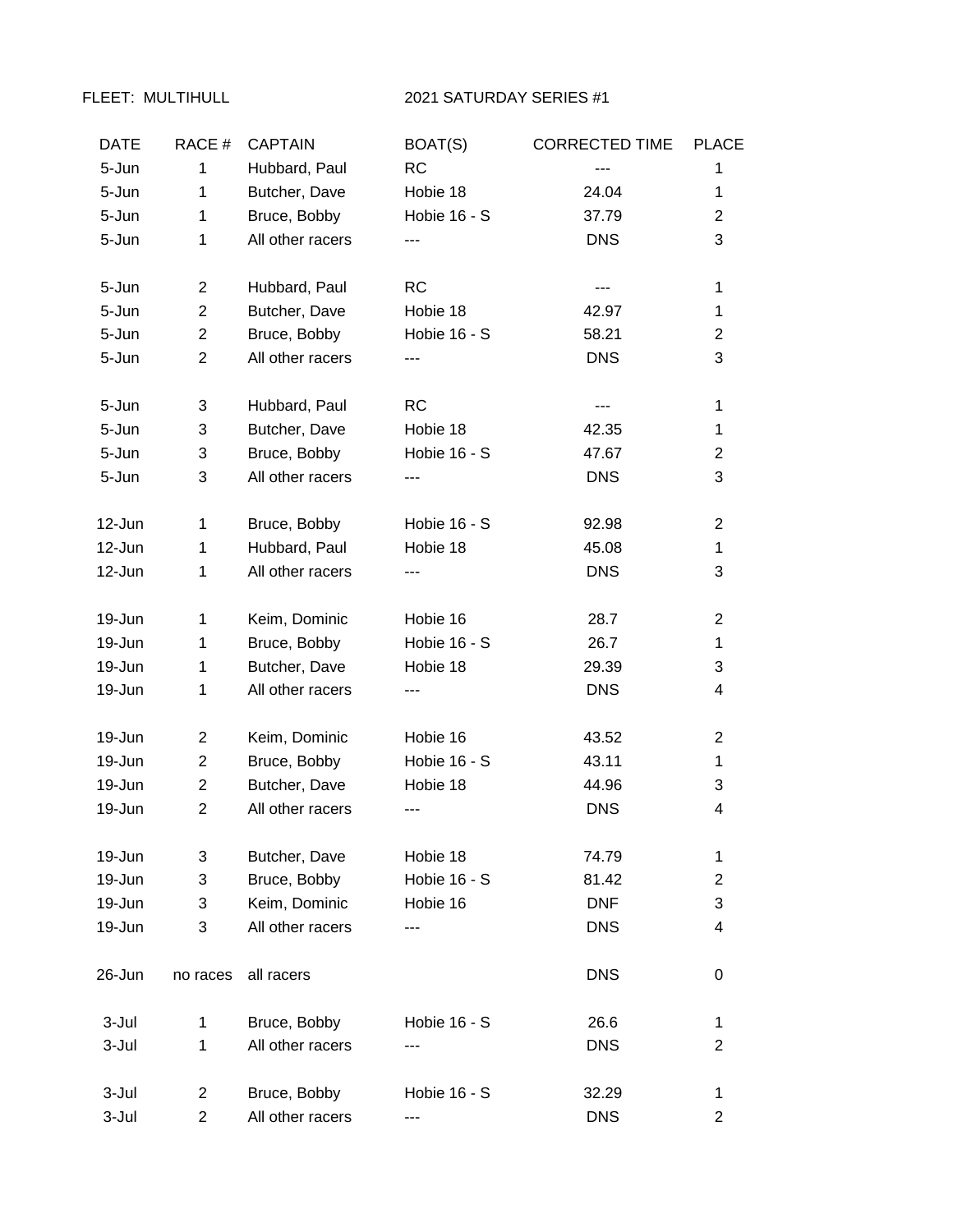| 3-Jul | 3 | Bruce, Bobby     | Hobie $16 - S$ | 38.44      |  |
|-------|---|------------------|----------------|------------|--|
| 3-Jul | 3 | All other racers | $- - -$        | <b>DNS</b> |  |
| 3-Jul | 4 | Bruce, Bobby     | Hobie $16 - S$ | 36.96      |  |
| 3-Jul | 4 | All other racers | $- - -$        | <b>DNS</b> |  |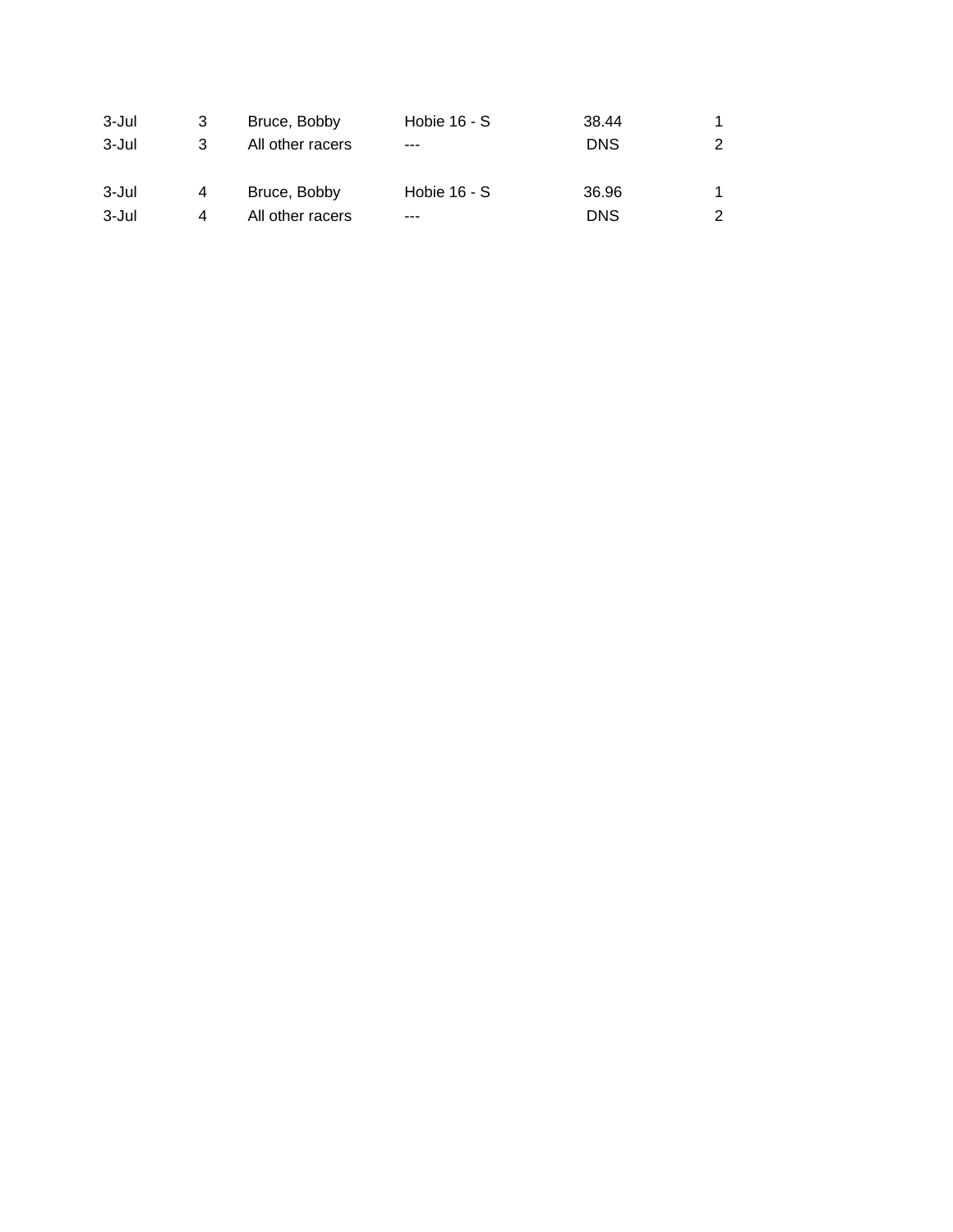## **All Racers for this series** Butcher, Dave Bruce, Bobby Hubbard, Paul Keim, Dominic

| <b>Total Weekly Points</b> | 5-Jun | 12-Jun | 19-Jun 26-Jun | 3-Jul |
|----------------------------|-------|--------|---------------|-------|
| Butcher, Dave              | 3     | 3      |               | 8     |
| Bruce, Bobby               | 6     |        |               | 4     |
| Hubbard, Paul              | 3     |        | 12            | 8     |
| Keim, Dominic              | Q     | ર      |               | 8     |